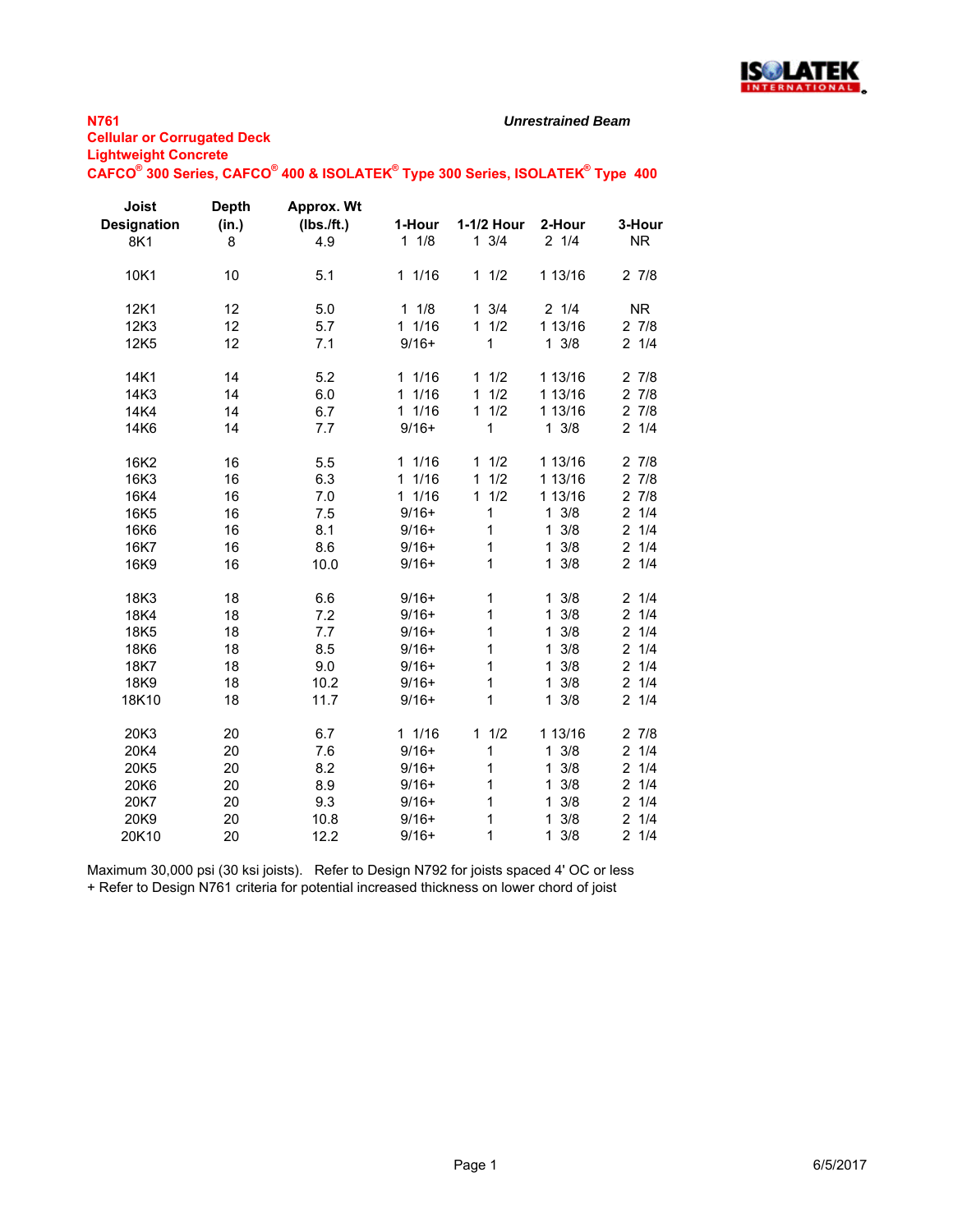

### *Unrestrained Beam*

| <b>Lightweight Conclete</b> |                                                                                                                               |
|-----------------------------|-------------------------------------------------------------------------------------------------------------------------------|
|                             | CAFCO <sup>®</sup> 300 Series, CAFCO <sup>®</sup> 400 & ISOLATEK <sup>®</sup> Type 300 Series, ISOLATEK <sup>®</sup> Type 400 |

| Joist              | <b>Depth</b> | Approx. Wt |         |            |                     |                       |
|--------------------|--------------|------------|---------|------------|---------------------|-----------------------|
| <b>Designation</b> | (in.)        | (Ibs./ft.) | 1-Hour  | 1-1/2 Hour | 2-Hour              | 3-Hour                |
| 22K4               | 22           | 8.0        | $9/16+$ | 1          | $1 \frac{3}{8}$     | 21/4                  |
| 22K <sub>5</sub>   | 22           | 8.8        | $9/16+$ | 1          | $\mathbf{1}$<br>3/8 | 21/4                  |
| 22K6               | 22           | 9.2        | $9/16+$ | 1          | 3/8<br>1.           | $2 \t1/4$             |
| 22K7               | 22           | 9.7        | $9/16+$ | 1          | $1 \frac{3}{8}$     | $\overline{2}$<br>1/4 |
| 22K9               | 22           | 11.9       | $9/16+$ | 1          | $1 \frac{3}{8}$     | $2 \t1/4$             |
| 22K10              | 22           | 12.6       | $9/16+$ | 1          | 3/8<br>$\mathbf{1}$ | $2 \t1/4$             |
| 22K11              | 22           | 13.8       | $9/16+$ | 1          | 3/8<br>$\mathbf{1}$ | 21/4                  |
|                    |              |            |         |            |                     |                       |
| 24K4               | 24           | 8.4        | $9/16+$ | 1          | $1 \frac{3}{8}$     | 21/4                  |
| 24K5               | 24           | 9.3        | $9/16+$ | 1          | $1 \frac{3}{8}$     | 21/4                  |
| 24K6               | 24           | 9.7        | $9/16+$ | 1          | $1 \frac{3}{8}$     | 21/4                  |
| 24K7               | 24           | 10.1       | $9/16+$ | 1          | 3/8<br>$\mathbf{1}$ | 21/4                  |
| 24K8               | 24           | 11.5       | $9/16+$ | 1          | $1 \frac{3}{8}$     | 21/4                  |
| 24K9               | 24           | 12.0       | $9/16+$ | 1          | 3/8<br>$\mathbf{1}$ | $2 \t1/4$             |
| 24K10              | 24           | 13.1       | $9/16+$ | 1          | 3/8<br>$\mathbf{1}$ | 21/4                  |
| 24K12              | 24           | 16.0       | $9/16+$ | 1          | 3/8<br>$\mathbf{1}$ | $2 \t1/4$             |
| 26K5               | 26           | 9.8        | $9/16+$ | 1          | $1 \frac{3}{8}$     | 21/4                  |
| 26K6               | 26           | 10.6       | $9/16+$ | 1          | 3/8<br>1.           | $2 \t1/4$             |
| 26K7               | 26           | 10.9       | $9/16+$ | 1          | $\mathbf{1}$<br>3/8 | $\overline{2}$<br>1/4 |
| 26K8               | 26           | 12.1       | $9/16+$ | 1          | $1 \frac{3}{8}$     | $2 \t1/4$             |
| 26K9               | 26           | 12.2       | $9/16+$ | 1          | 3/8<br>$\mathbf 1$  | $\overline{2}$<br>1/4 |
| 26K10              | 26           | 13.8       | $9/16+$ | 1          | $\mathbf{1}$<br>3/8 | $\overline{2}$<br>1/4 |
| 26K12              | 26           | 16.6       | $9/16+$ | 1          | $1 \frac{3}{8}$     | 21/4                  |
|                    |              |            |         |            |                     |                       |
| 28K6               | 28           | 11.4       | $9/16+$ | 1          | 3/8<br>$\mathbf 1$  | 21/4                  |
| 28K7               | 28           | 11.8       | $9/16+$ | 1          | 3/8<br>$\mathbf{1}$ | 21/4                  |
| 28K8               | 28           | 12.7       | $9/16+$ | 1          | 3/8<br>$\mathbf{1}$ | 21/4                  |
| 28K9               | 28           | 13.0       | $9/16+$ | 1          | $1 \frac{3}{8}$     | 21/4                  |
| 28K10              | 28           | 14.3       | $9/16+$ | 1          | 3/8<br>1            | 1/4<br>$\overline{2}$ |
| 28K12              | 28           | 17.1       | $9/16+$ | 1          | $1 \t3/8$           | $2 \t1/4$             |
| 30K7               | 30           | 12.3       | $9/16+$ | 1          | 3/8<br>1            | 1/4<br>$\overline{2}$ |
| 30K8               | 30           | 13.2       | $9/16+$ | 1          | $1 \frac{3}{8}$     | 21/4                  |
| 30K9               | 30           | 13.4       | $9/16+$ | 1          | 3/8<br>1.           | 1/4<br>$\overline{c}$ |
| 30K10              | 30           | 15.0       | $9/16+$ | 1          | $1 \frac{3}{8}$     | $\overline{2}$<br>1/4 |
| 30K11              | 30           | 16.4       | $9/16+$ | 1          | 3/8<br>1            | $\overline{c}$<br>1/4 |
| 30K12              | 30           | 17.6       | $9/16+$ | 1          | 3/8<br>1            | 21/4                  |
|                    |              |            |         |            |                     |                       |
| 18LH02             | 18           | 10         | $9/16+$ | 1          | 3/8<br>1.           | $\overline{2}$<br>1/4 |
| 18LH03             | 18           | 11         | $9/16+$ | 1          | $\mathbf{1}$<br>3/8 | 21/4                  |
| 18LH04             | 18           | 12         | $9/16+$ | 1          | 3/8<br>1            | 21/4                  |

Maximum 30,000 psi (30 ksi joists). Refer to Design N792 for joists spaced 4' OC or less + Refer to Design N761 criteria for potential increased thickness on lower chord of joist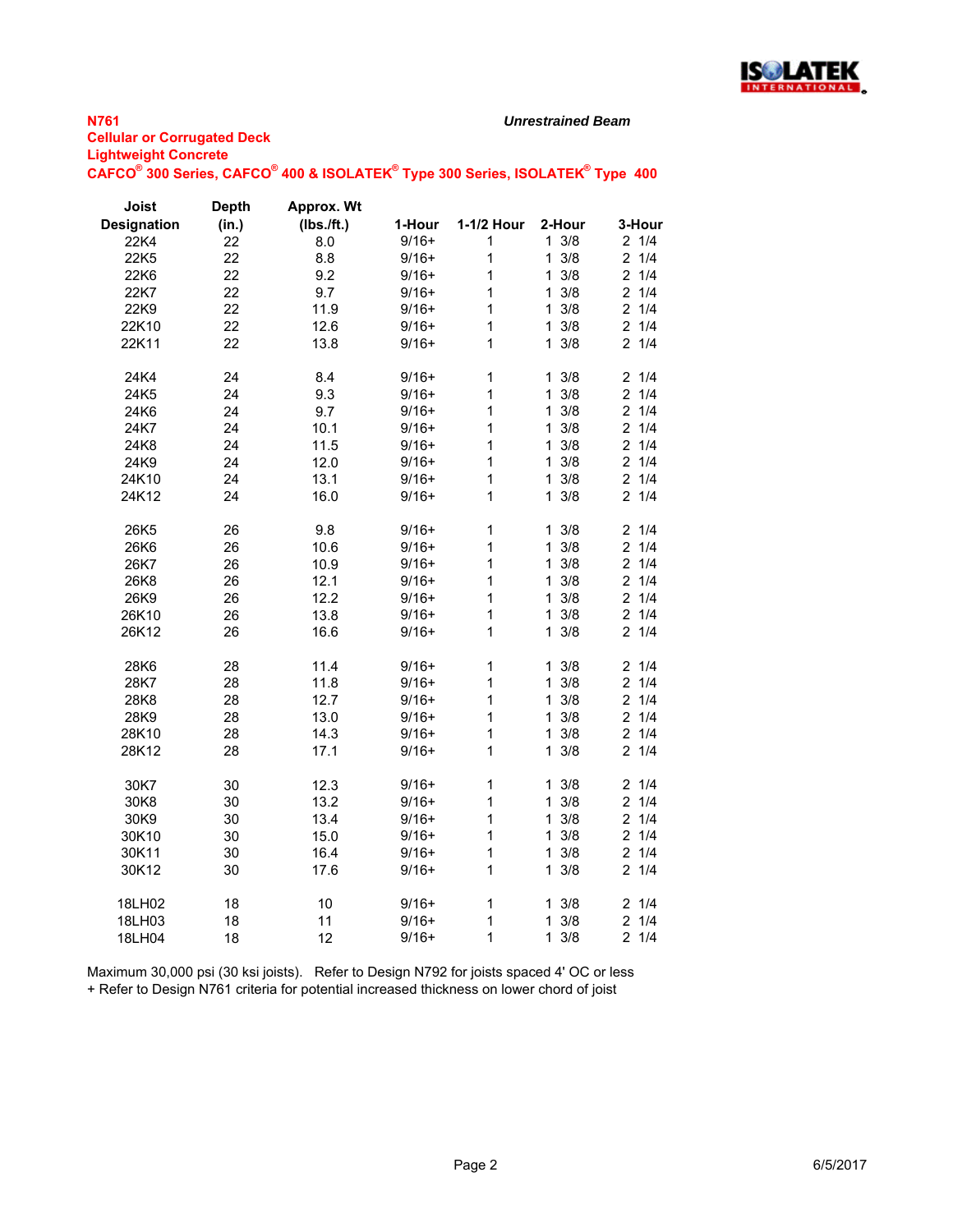

### *Unrestrained Beam*

| Joist              | <b>Depth</b> | Approx. Wt |         |              |                     |                       |
|--------------------|--------------|------------|---------|--------------|---------------------|-----------------------|
| <b>Designation</b> | (in.)        | (Ibs./ft.) | 1-Hour  | 1-1/2 Hour   | 2-Hour              | 3-Hour                |
| 18LH05             | 18           | 15         | $9/16+$ | 1            | $1 \frac{3}{8}$     | $2 \t1/4$             |
| 18LH06             | 18           | 15         | $9/16+$ | 1            | 3/8<br>$\mathbf 1$  | 1/4<br>$\overline{2}$ |
| 18LH07             | 18           | 17         | $9/16+$ | 1            | 3/8<br>1            | $\overline{2}$<br>1/4 |
| 18LH08             | 18           | 19         | $9/16+$ | 1            | 3/8<br>$\mathbf{1}$ | 1/4<br>2              |
| 18LH09             | 18           | 21         | $9/16+$ | 1            | 3/8<br>1            | 21/4                  |
| 20LH02             | 20           | 10         | $9/16+$ | 1            | 3/8<br>$\mathbf 1$  | 1/4<br>2              |
| 20LH03             | 20           | 11         | $9/16+$ | 1            | 3/8<br>1            | $\overline{2}$<br>1/4 |
| 20LH04             | 20           | 12         | $9/16+$ | $\mathbf{1}$ | 3/8<br>$\mathbf{1}$ | 1/4<br>$\overline{c}$ |
| 20LH05             | 20           | 14         | $9/16+$ | 1            | $\mathbf{1}$<br>3/8 | 21/4                  |
| 20LH06             | 20           | 15         | $9/16+$ | 1            | 3/8<br>$\mathbf{1}$ | $\overline{2}$<br>1/4 |
| 20LH07             | 20           | 17         | $9/16+$ | 1            | 3/8<br>$\mathbf{1}$ | $\overline{2}$<br>1/4 |
| 20LH08             | 20           | 19         | $9/16+$ | 1            | 3/8<br>$\mathbf{1}$ | $\overline{2}$<br>1/4 |
| 20LH09             | 20           | 21         | $9/16+$ | $\mathbf{1}$ | 3/8<br>1            | $\overline{c}$<br>1/4 |
| 20LH10             | 20           | 23         | $9/16+$ | 1            | 3/8<br>$\mathbf{1}$ | 2<br>1/4              |
| 24LH03             | 24           | 11         | $9/16+$ | 1            | 1<br>3/8            | 21/4                  |
| 24LH04             | 24           | 12         | $9/16+$ | 1            | 3/8<br>$\mathbf{1}$ | 21/4                  |
| 24LH05             | 24           | 13         | $9/16+$ | 1            | 3/8<br>$\mathbf{1}$ | 1/4<br>$\overline{2}$ |
| 24LH06             | 24           | 16         | $9/16+$ | 1            | 3/8<br>$\mathbf 1$  | $\overline{2}$<br>1/4 |
| 24LH07             | 24           | 17         | $9/16+$ | 1            | 3/8<br>$\mathbf 1$  | 1/4<br>2              |
| 24LH08             | 24           | 18         | $9/16+$ | 1            | 3/8<br>$\mathbf{1}$ | $\overline{2}$<br>1/4 |
| 24LH09             | 24           | 21         | $9/16+$ | 1            | 3/8<br>$\mathbf{1}$ | 1/4<br>$\overline{c}$ |
| 24LH10             | 24           | 23         | $9/16+$ | 1            | 3/8<br>$\mathbf{1}$ | $\overline{2}$<br>1/4 |
| 24LH11             | 24           | 25         | $9/16+$ | 1            | 3/8<br>1            | 1/4<br>2              |
| 28LH05             | 28           | 13         | $9/16+$ | 1            | $1 \frac{3}{8}$     | 1/4<br>$\overline{c}$ |
| 28LH06             | 28           | 16         | $9/16+$ | 1            | 3/8<br>$\mathbf 1$  | $\overline{2}$<br>1/4 |
| 28LH07             | 28           | 17         | $9/16+$ | 1            | $\mathbf{1}$<br>3/8 | $\overline{2}$<br>1/4 |
| 28LH08             | 28           | 18         | $9/16+$ | 1            | 3/8<br>$\mathbf{1}$ | $\overline{c}$<br>1/4 |
| 28LH09             | 28           | 21         | $9/16+$ | 1            | 3/8<br>$\mathbf{1}$ | 2<br>1/4              |
| 28LH10             | 28           | 23         | $9/16+$ | 1            | 3/8<br>$\mathbf{1}$ | 1/4<br>$\overline{2}$ |
| 28LH11             | 28           | 25         | $9/16+$ | 1            | 3/8<br>$\mathbf{1}$ | 1/4<br>$\overline{2}$ |
| 28LH12             | 28           | 27         | $9/16+$ | 1            | $\mathbf{1}$<br>3/8 | $\overline{c}$<br>1/4 |
| 28LH13             | 28           | 30         | $9/16+$ | 1            | 3/8<br>1            | 1/4<br>2              |
| 32LH06             | 32           | 14         | $9/16+$ | $\mathbf 1$  | $1 \frac{3}{8}$     | 21/4                  |
| 32LH07             | 32           | 16         | $9/16+$ | 1            | 3/8<br>$\mathbf 1$  | $\overline{c}$<br>1/4 |
| 32LH08             | 32           | 17         | $9/16+$ | 1            | 3/8<br>1            | $\overline{2}$<br>1/4 |
| 32LH09             | 32           | 21         | $9/16+$ | 1            | 3/8<br>1            | 1/4<br>$\overline{c}$ |
| 32LH10             | 32           | 21         | $9/16+$ | 1            | 3/8<br>1            | $\overline{2}$<br>1/4 |
| 32LH11             | 32           | 24         | $9/16+$ | 1            | 3/8<br>$\mathbf 1$  | $\overline{2}$<br>1/4 |

Maximum 30,000 psi (30 ksi joists). Refer to Design N792 for joists spaced 4' OC or less + Refer to Design N761 criteria for potential increased thickness on lower chord of joist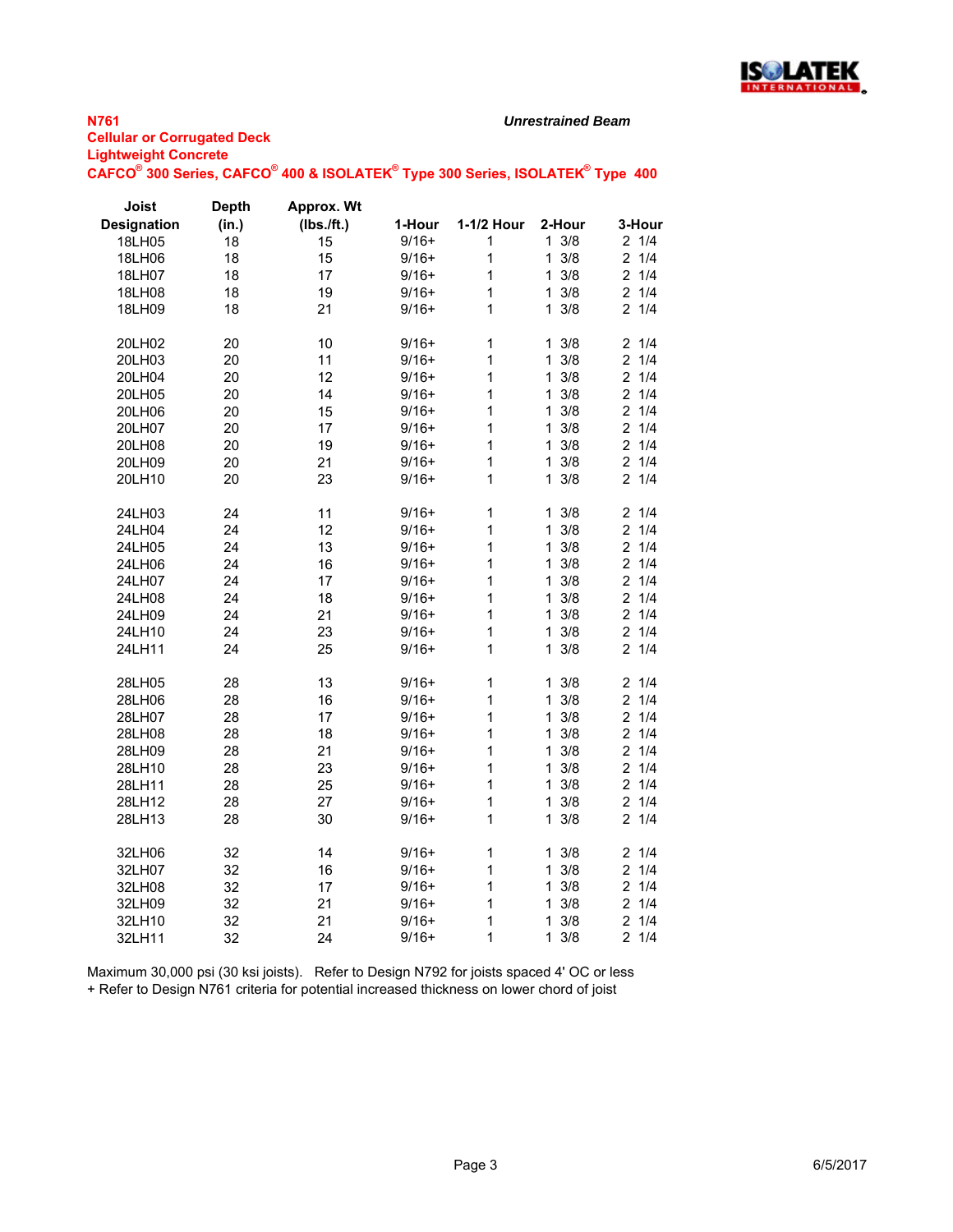

### *Unrestrained Beam*

| <u>- guanoigua conorea</u> |                                                                               |  |
|----------------------------|-------------------------------------------------------------------------------|--|
|                            | CAFCO® 300 Series, CAFCO® 400 & ISOLATEK® Type 300 Series, ISOLATEK® Type 400 |  |

| Joist              | <b>Depth</b> | Approx. Wt |         |             |                     |                       |
|--------------------|--------------|------------|---------|-------------|---------------------|-----------------------|
| <b>Designation</b> | (in.)        | (Ibs./ft.) | 1-Hour  | 1-1/2 Hour  | 2-Hour              | 3-Hour                |
| 32LH12             | 32           | 27         | $9/16+$ | 1           | $1 \frac{3}{8}$     | 21/4                  |
| 32LH13             | 32           | 30         | $9/16+$ | 1           | 3/8<br>$\mathbf{1}$ | 21/4                  |
| 32LH14             | 32           | 33         | $9/16+$ | $\mathbf 1$ | 3/8<br>$\mathbf{1}$ | 1/4<br>$\overline{2}$ |
| 32LH15             | 32           | 35         | $9/16+$ | 1           | 3/8<br>$\mathbf{1}$ | 21/4                  |
|                    |              |            |         |             |                     |                       |
| 36LH07             | 36           | 16         | $9/16+$ | 1           | $1 \frac{3}{8}$     | $2 \t1/4$             |
| 36LH08             | 36           | 18         | $9/16+$ | $\mathbf 1$ | 3/8<br>$\mathbf{1}$ | $\overline{2}$<br>1/4 |
| 36LH09             | 36           | 21         | $9/16+$ | $\mathbf 1$ | 3/8<br>$\mathbf{1}$ | $\overline{2}$<br>1/4 |
| 36LH10             | 36           | 21         | $9/16+$ | 1           | 3/8<br>$\mathbf{1}$ | 1/4<br>$\overline{c}$ |
| 36LH11             | 36           | 23         | $9/16+$ | 1           | $1 \frac{3}{8}$     | $2 \t1/4$             |
| 36LH12             | 36           | 25         | $9/16+$ | 1           | $1 \frac{3}{8}$     | $\overline{c}$<br>1/4 |
| 36LH13             | 36           | 30         | $9/16+$ | $\mathbf 1$ | 3/8<br>$\mathbf{1}$ | 1/4<br>2              |
| 36LH14             | 36           | 36         | $9/16+$ | 1           | 3/8<br>$\mathbf{1}$ | $\overline{2}$<br>1/4 |
| 36LH15             | 36           | 36         | $9/16+$ | 1           | 3/8<br>$\mathbf{1}$ | 21/4                  |
|                    |              |            |         |             |                     |                       |
| 40LH08             | 40           | 16         | $9/16+$ | 1           | $1 \frac{3}{8}$     | $2 \t1/4$             |
| 40LH09             | 40           | 21         | $9/16+$ | 1           | 3/8<br>$\mathbf{1}$ | 1/4<br>2              |
| 40LH10             | 40           | 21         | $9/16+$ | $\mathbf 1$ | 3/8<br>$\mathbf{1}$ | $\overline{2}$<br>1/4 |
| 40LH11             | 40           | 22         | $9/16+$ | $\mathbf 1$ | 3/8<br>$\mathbf{1}$ | $\overline{2}$<br>1/4 |
| 40LH12             | 40           | 25         | $9/16+$ | 1           | $1 \frac{3}{8}$     | 1/4<br>$\overline{c}$ |
| 40LH13             | 40           | 30         | $9/16+$ | 1           | 3/8<br>$\mathbf{1}$ | 21/4                  |
| 40LH14             | 40           | 35         | $9/16+$ | 1           | 3/8<br>$\mathbf{1}$ | $\overline{c}$<br>1/4 |
| 40LH15             | 40           | 36         | $9/16+$ | 1           | $1 \frac{3}{8}$     | 21/4                  |
| 40LH16             | 40           | 42         |         |             |                     |                       |
|                    |              |            |         |             |                     |                       |
| 44LH09             | 44           | 19         | $9/16+$ | $\mathbf 1$ | 3/8<br>1            | $2 \t1/4$             |
| 44LH10             | 44           | 21         | $9/16+$ | 1           | 3/8<br>$\mathbf{1}$ | $\overline{2}$<br>1/4 |
| 44LH11             | 44           | 22         | $9/16+$ | 1           | 3/8<br>1.           | $\overline{2}$<br>1/4 |
| 44LH12             | 44           | 25         | $9/16+$ | $\mathbf 1$ | 3/8<br>$\mathbf{1}$ | 1/4<br>$\overline{c}$ |
| 44LH13             | 44           | 30         | $9/16+$ | $\mathbf 1$ | 3/8<br>$\mathbf{1}$ | $\overline{2}$<br>1/4 |
| 44LH14             | 44           | 31         | $9/16+$ | 1           | $1 \frac{3}{8}$     | 1/4<br>$\overline{c}$ |
| 44LH15             | 44           | 36         | $9/16+$ | 1           | 3/8<br>$\mathbf{1}$ | 21/4                  |
| 44LH16             | 44           | 42         | $9/16+$ | 1           | 3/8<br>$\mathbf{1}$ | 2<br>1/4              |
| 44LH17             | 44           | 47         | $9/16+$ | 1           | 3/8<br>1            | 21/4                  |
| 48LH10             | 48           | 21         | $9/16+$ | 1           | 3/8<br>$\mathbf{1}$ | 1/4<br>2              |
| 48LH11             | 48           | 22         | $9/16+$ | 1           | 3/8<br>$\mathbf{1}$ | 1/4<br>$\overline{c}$ |
| 48LH12             | 48           | 25         | $9/16+$ | $\mathbf 1$ | 3/8<br>$\mathbf{1}$ | 21/4                  |
| 48LH13             | 48           | 29         | $9/16+$ | 1           | $1 \frac{3}{8}$     | 2 1/4                 |
| 48LH14             | 48           | 32         | $9/16+$ | $\mathbf 1$ | $1 \frac{3}{8}$     | $2 \t1/4$             |
| 48LH15             | 48           | 36         | $9/16+$ | 1           | 3/8<br>$\mathbf{1}$ | 21/4                  |
|                    | 48           | 42         | $9/16+$ | $\mathbf 1$ | 3/8<br>$\mathbf{1}$ | 21/4                  |
| 48LH16<br>48LH17   | 48           | 47         | $9/16+$ | 1           | 3/8<br>$\mathbf{1}$ | 21/4                  |
|                    |              |            |         |             |                     |                       |
| 52DLH10            | 52           | 25         | $9/16+$ | 1           | $1 \frac{3}{8}$     | $2 \t1/4$             |
| 52DLH11            | 52           | 26         | $9/16+$ | $\mathbf 1$ | $1 \frac{3}{8}$     | $2 \t1/4$             |

Maximum 30,000 psi (30 ksi joists). Refer to Design N792 for joists spaced 4' OC or less

+ Refer to Design N761 criteria for potential increased thickness on lower chord of joist